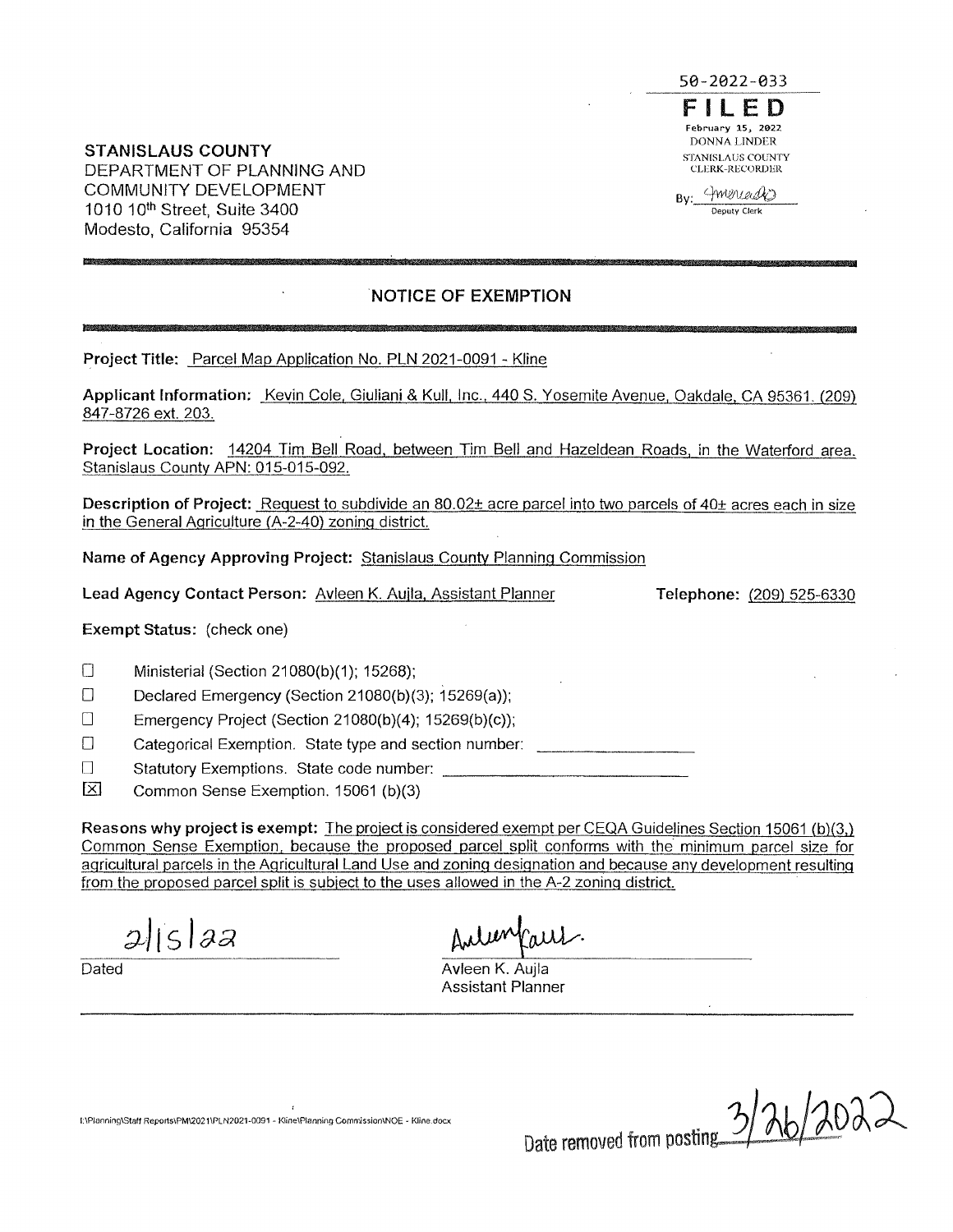Donna Linder Stanislaus County County Clerk-Recorder  $1021$  "I" Street Modesto, CA 95354  $(209)$  525-5279

Public

| Receipt No.: 2022064851        |                     |  |
|--------------------------------|---------------------|--|
| Cashier:                       | 37                  |  |
| Register:                      | CHPXZV2             |  |
| $\mathtt{Date}/\mathtt{Time:}$ | 02/15/2022 11:25 AM |  |

| Description         | rea        |
|---------------------|------------|
| Notice of Exemption |            |
| Filing Time:        | $11:25$ AM |
| Filing Total:       | \$0.00     |
| Administration Fee  |            |
| Filing Time:        | $11:25$ AM |
| Filing Fee:         | \$57.00    |
| Filing Total:       | \$57.00    |
| Total Amount Due:   | \$57.00    |
| Total Paid          |            |
| Check Tendered:     | 657.00     |
| #4511               |            |
| Amount Due:         | SO.OO      |

THANK YOU PLEASE KEEP FOR REFERENCE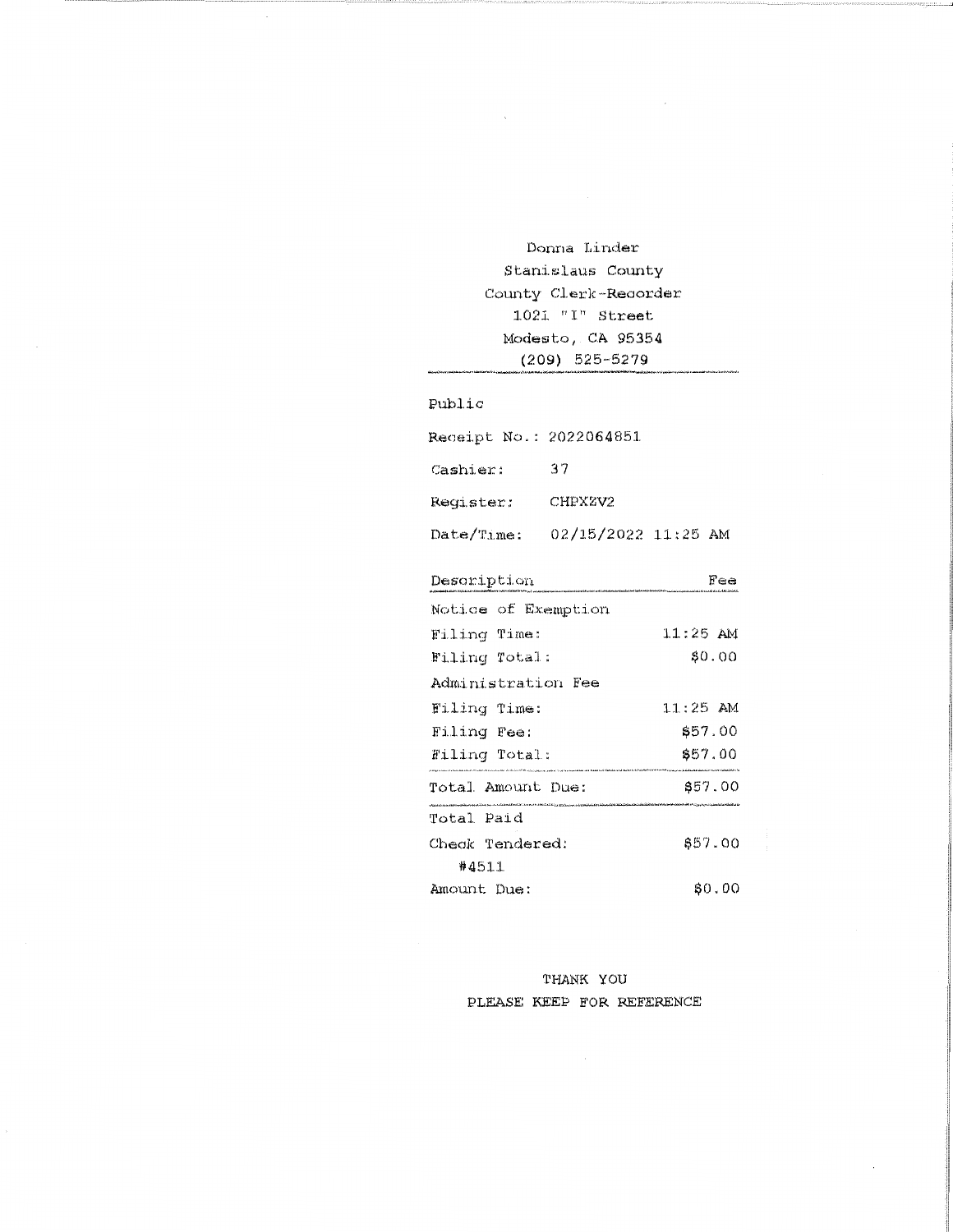State of California - Department of Fish and Wildlife **2022 ENVIRONMENTAL DOCUMENT FILING FEE CASH RECEIPT** 

DFW 753.5a (REV. 01/01/22) Previously DFG 753.5a

| <b>Finalize&amp;Email</b> |  |
|---------------------------|--|
|                           |  |

RECEIPT NUMBER:

50-02/15/2022-019

STATE CLEARINGHOUSE NUMBER (If applicable)

## SEE INSTRUCTIONS ON REVERSE. TYPE OR PRINT CLEARLY.

| LEAD AGENCY                                            | LEADAGENCY EMAIL | <b>IDATE</b>            |
|--------------------------------------------------------|------------------|-------------------------|
| STANISLAUS COUNTY DEPT OF PLANNING & COMM. DEVELOPMENT |                  | 02/15/2022              |
| COUNTY/STATE AGENCY OF FILING                          |                  | <b>IDOCUMENT NUMBER</b> |
| STANISLAUS COUNTY                                      |                  | 50-2022-033             |

PROJECT TITLE

#### PARCEL MAP APPLICATION NO PLN 2021-0091 KLINE

| PROJECT APPLICANT NAME                                                                                                                                                                | PROJECT APPLICANT EMAIL                 |                      | PHONE NUMBER    |                                                                                                                                                                                                                                                                                                                    |
|---------------------------------------------------------------------------------------------------------------------------------------------------------------------------------------|-----------------------------------------|----------------------|-----------------|--------------------------------------------------------------------------------------------------------------------------------------------------------------------------------------------------------------------------------------------------------------------------------------------------------------------|
| KEVIN COLE, GIULIANI & KULL, INC.                                                                                                                                                     |                                         |                      | (209) 847-8726  |                                                                                                                                                                                                                                                                                                                    |
| PROJECT APPLICANT ADDRESS                                                                                                                                                             | <b>CITY</b>                             | <b>STATE</b>         | <b>ZIP CODE</b> |                                                                                                                                                                                                                                                                                                                    |
| 440 S YOSEMITE AVE                                                                                                                                                                    | OAKDALE                                 | CA                   | 95361           |                                                                                                                                                                                                                                                                                                                    |
| PROJECT APPLICANT (Check appropriate box)                                                                                                                                             |                                         |                      |                 |                                                                                                                                                                                                                                                                                                                    |
| Local Public Agency School District                                                                                                                                                   | Other Special District                  | State Agency         |                 | X Private Entity                                                                                                                                                                                                                                                                                                   |
| <b>CHECK APPLICABLE FEES:</b>                                                                                                                                                         |                                         |                      |                 |                                                                                                                                                                                                                                                                                                                    |
| Environmental Impact Report (EIR)                                                                                                                                                     |                                         |                      |                 | $$3,539.25$ \$                                                                                                                                                                                                                                                                                                     |
| Mitigated/Negative Declaration (MND)(ND)<br>□                                                                                                                                         |                                         |                      |                 | \$2,548.00 \$                                                                                                                                                                                                                                                                                                      |
| Certified Regulatory Program (CRP) document - payment due directly to CDFW<br>П.                                                                                                      |                                         |                      |                 | $$1,203.25$ $$$                                                                                                                                                                                                                                                                                                    |
| <b>冈</b> Exempt from fee<br><b>図</b> Notice of Exemption (attach)<br>CDFW No Effect Determination (attach)<br>$\Box$ Fee previously paid (attach previously issued cash receipt copy) |                                         |                      |                 |                                                                                                                                                                                                                                                                                                                    |
| Water Right Application or Petition Fee (State Water Resources Control Board only)                                                                                                    |                                         | \$                   |                 | $850.00$ $\frac{1}{2}$ $\frac{1}{2}$ $\frac{1}{2}$ $\frac{1}{2}$ $\frac{1}{2}$ $\frac{1}{2}$ $\frac{1}{2}$ $\frac{1}{2}$ $\frac{1}{2}$ $\frac{1}{2}$ $\frac{1}{2}$ $\frac{1}{2}$ $\frac{1}{2}$ $\frac{1}{2}$ $\frac{1}{2}$ $\frac{1}{2}$ $\frac{1}{2}$ $\frac{1}{2}$ $\frac{1}{2}$ $\frac{1}{2}$ $\frac{1}{2}$ $\$ |
| County documentary handling fee                                                                                                                                                       |                                         | \$                   |                 | 57.00<br>$57.00*$                                                                                                                                                                                                                                                                                                  |
| $\Box$ Other                                                                                                                                                                          |                                         |                      |                 |                                                                                                                                                                                                                                                                                                                    |
| PAYMENT METHOD:                                                                                                                                                                       |                                         |                      |                 |                                                                                                                                                                                                                                                                                                                    |
| X Check<br>$\Box$ Other 57.00<br>$\Box$ Cash<br>$\Box$ Credit                                                                                                                         |                                         | TOTAL RECEIVED<br>\$ |                 | 57.00                                                                                                                                                                                                                                                                                                              |
| <b>SIGNATURE</b>                                                                                                                                                                      | AGENCY OF FILING PRINTED NAME AND TITLE |                      |                 |                                                                                                                                                                                                                                                                                                                    |
| Americado                                                                                                                                                                             | Jennifer Mercado Deputy Clerk           |                      |                 |                                                                                                                                                                                                                                                                                                                    |